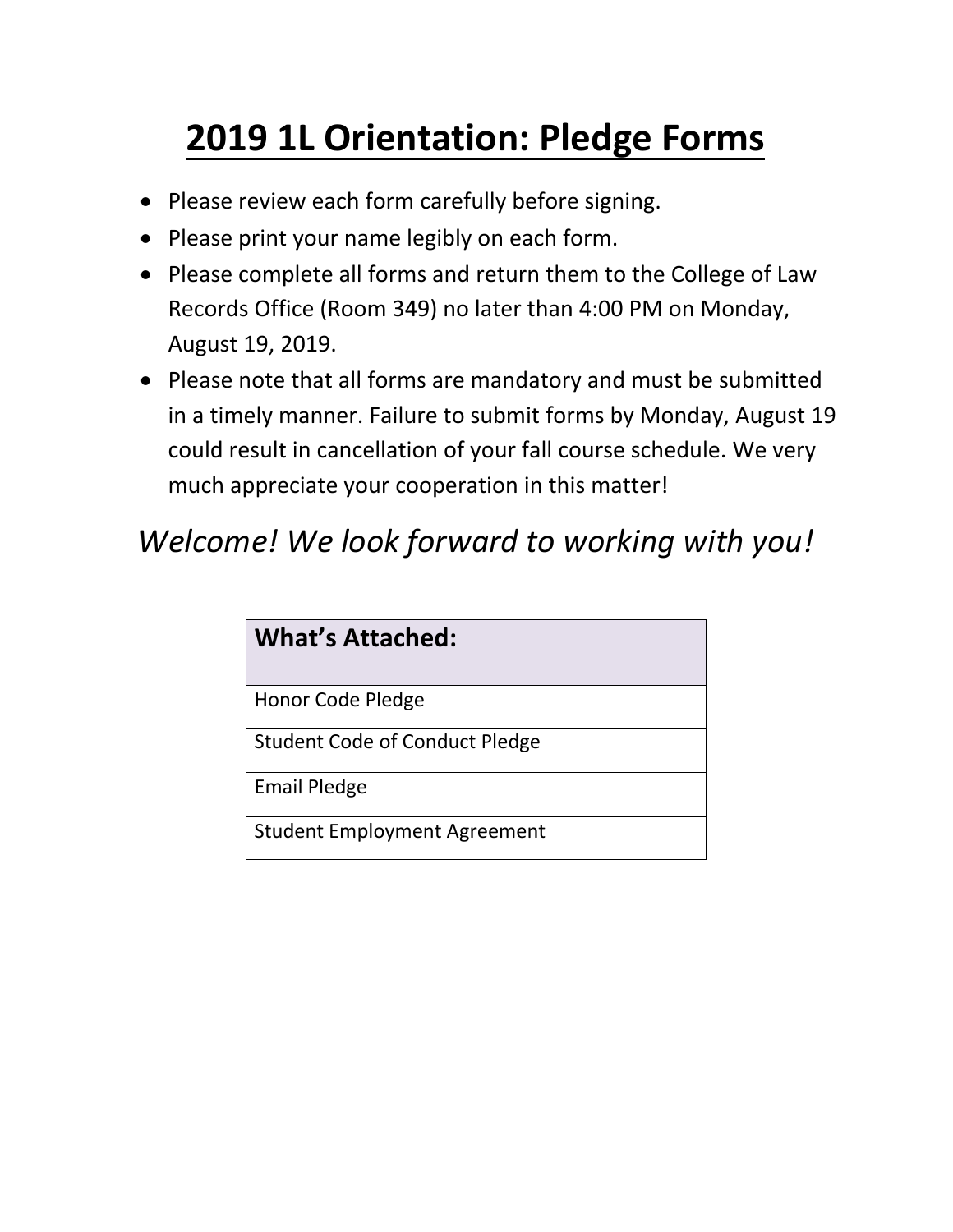## **HONOR CODE PLEDGE**

I, the undersigned, have read the Loyola University College of Law Honor Code and understand what is expected of me as a student, including my obligation to report suspected violations to which I am a witness or of which I am aware. I have also read and understand the potential sanctions for violations of the honor code.

Signature Date

\_\_\_\_\_\_\_\_\_\_\_\_\_\_\_\_\_\_\_\_\_\_\_\_\_\_\_\_\_\_\_ \_\_\_\_\_\_\_\_\_\_\_\_

\_\_\_\_\_\_\_\_\_\_\_\_\_\_\_\_\_\_\_\_\_\_\_\_\_\_\_\_\_\_\_

PRINT NAME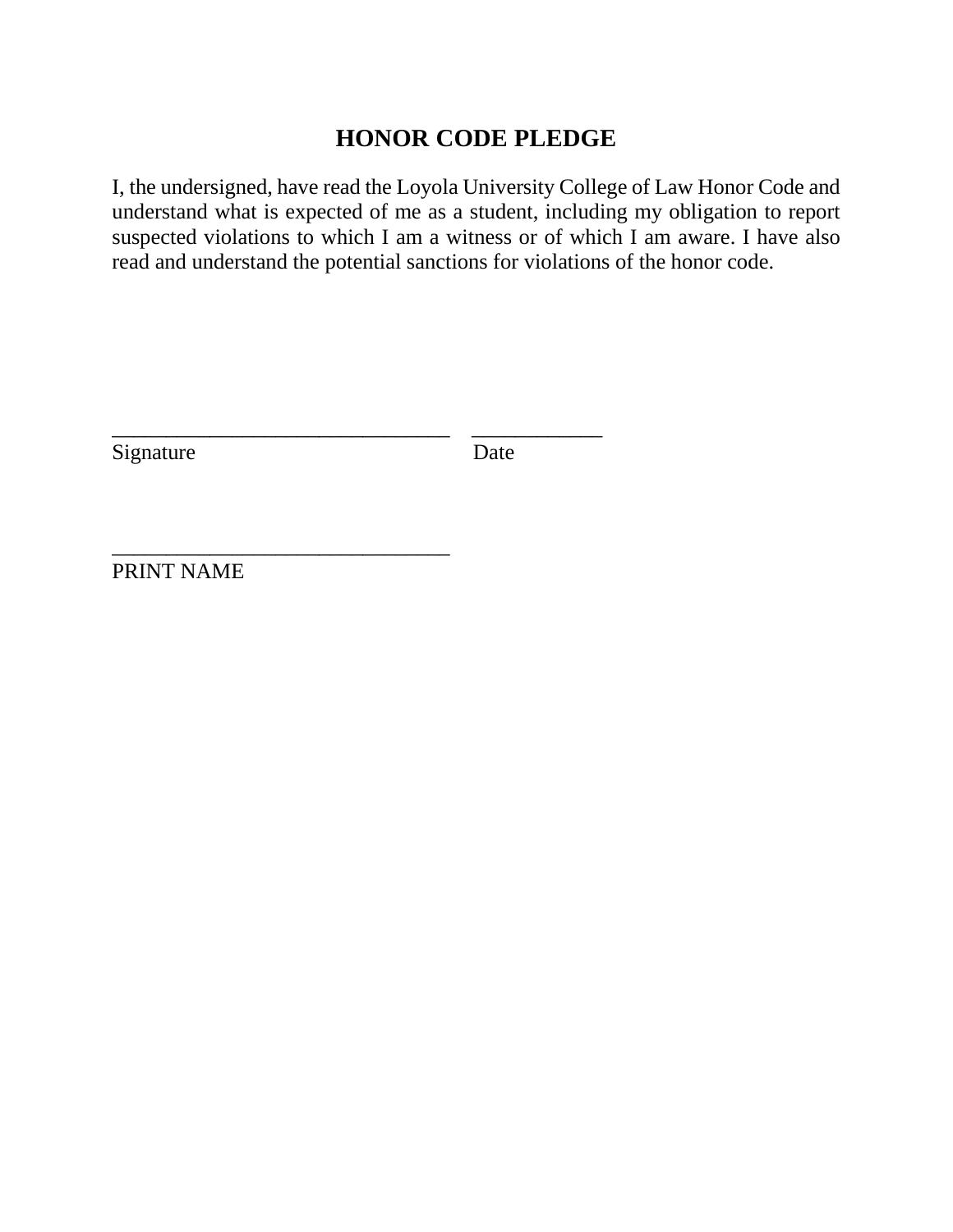#### **STUDENT CODE OF CONDUCT & SEXUAL MISCONDUCT, DISCRIMINATION, AND HARASSMENT POLICY PLEDGE**

I, the undersigned, have read the Loyola University Student Code of Conduct and Sexual Misconduct, Discrimination, and Harassment Policy and understand what is expected of me as a student. Its application includes Loyola programs and activities both on and off campus, including overseas programs. Individuals who violate this policy are subject to discipline up to and including discharge, expulsion, and/or other appropriate sanction or action.

Signature Date

\_\_\_\_\_\_\_\_\_\_\_\_\_\_\_\_\_\_\_\_\_\_\_\_\_\_\_\_\_\_\_\_\_ \_\_\_\_\_\_\_\_\_\_\_\_\_\_\_\_

PRINT NAME

\_\_\_\_\_\_\_\_\_\_\_\_\_\_\_\_\_\_\_\_\_\_\_\_\_\_\_\_\_\_\_\_\_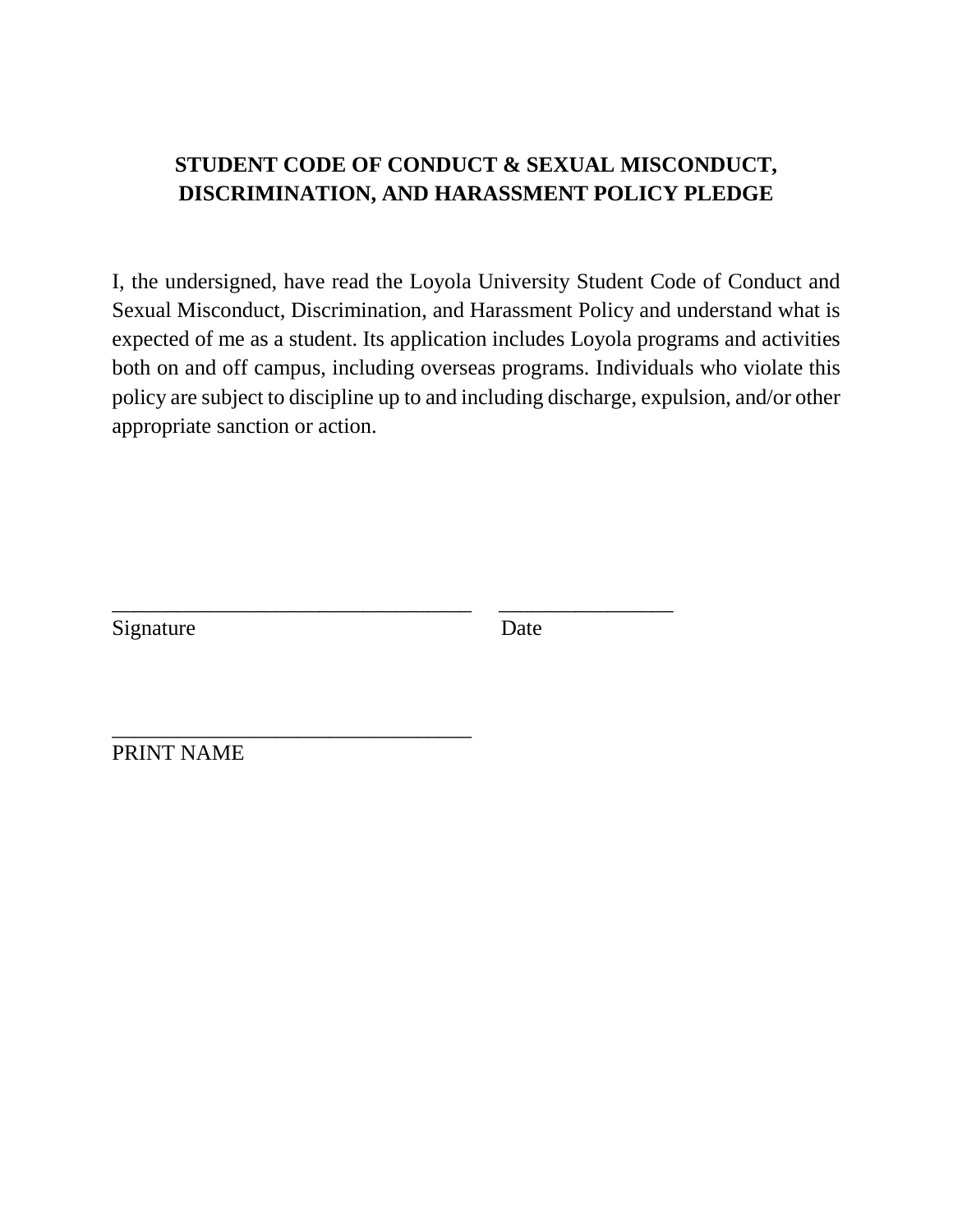## **STUDENT EMAIL PLEDGE**

SOME IMPORTANT INFORMATION IS ONLY DISTRIBUTED TO STUDENTS VIA THEIR LOYOLA GMAIL ACCOUNT. IN AN EFFORT TO MAKE SURE EACH STUDENT IS INFORMED OF THIS FACT AND RECEIVES ALL IMPORTANT INFORMATION DISTRIBUTED VIA EMAIL, WE ASK THAT YOU SIGN THE PLEDGE BELOW.

I \_\_\_\_\_\_\_\_\_\_\_\_\_\_\_\_\_\_\_\_\_\_\_\_ (please print name) HEREBY PLEDGE TO CHECK MY LOYOLA GMAIL ACCOUNT ON A REGULAR BASIS, AS LONG AS I AM A STUDENT AT LOYOLA UNIVERSITY NEW ORLEANS COLLEGE OF LAW.

\_\_\_\_\_\_\_\_\_\_\_\_\_\_\_\_\_\_\_\_\_\_\_ \_\_\_\_\_\_\_\_\_\_\_\_\_\_

\_\_\_\_\_\_\_\_\_\_\_\_\_\_\_\_\_\_\_\_\_\_\_\_\_\_\_\_\_\_\_\_\_\_\_\_\_\_

Signature Date

IN CASE OF AN EVACUATION OR IF THE LOYOLA WEBSITE GOES DOWN THIS IS THE EMAIL ADDRESS AT WHICH I MAY BE CONTACTED:

Email Address (Alternate)